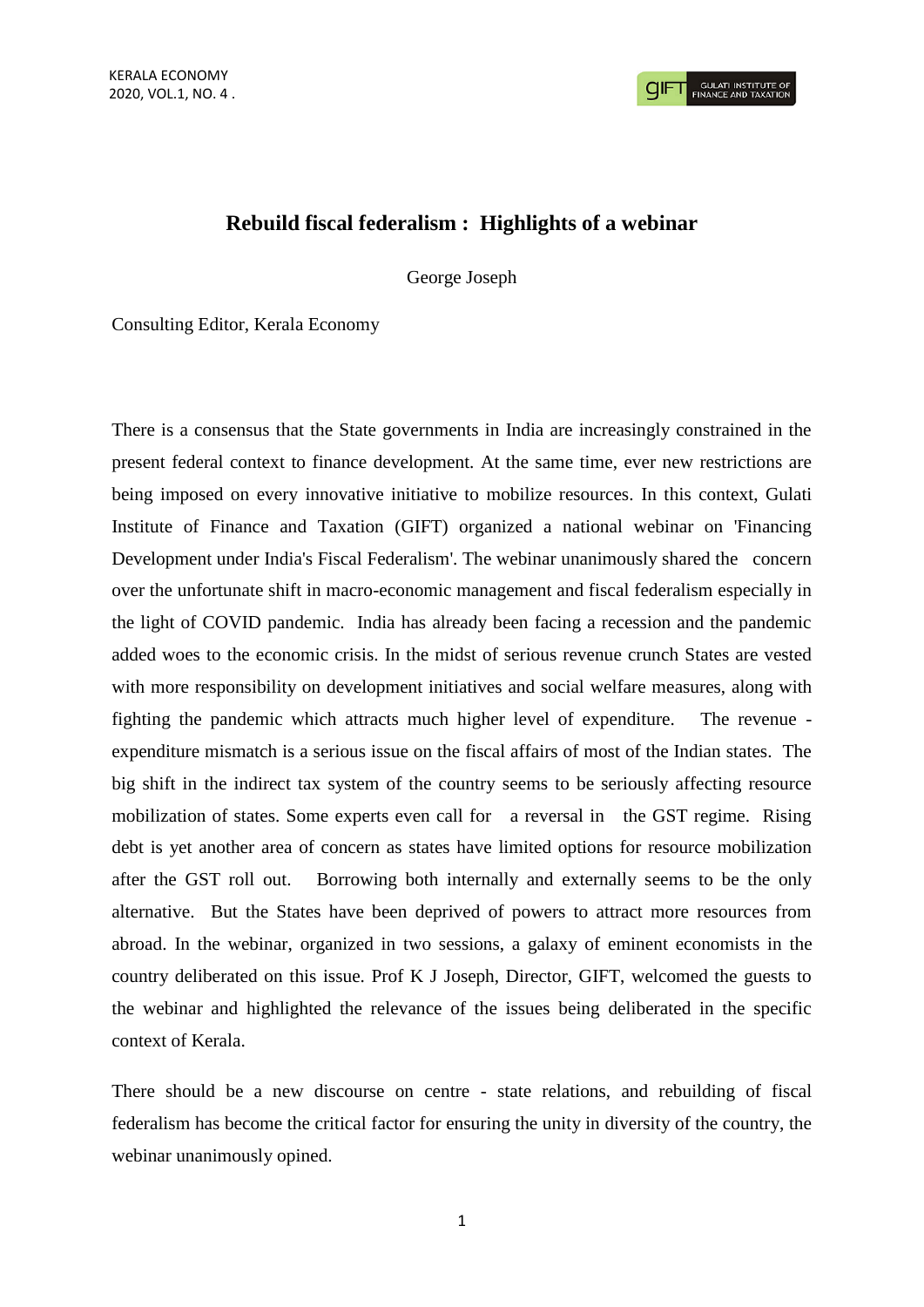#### **Professor M. Govinda Rao**

Professor M. Govinda Rao, Member, 14th Finance Commission and Honorary Professor, GIFT, who chaired the first session of the webinar series, said that government intervention is essential for the macro-economic management of any economy. It is indeed very crucial when the economy fails to perform, especially during the time of a pandemic. He added that the nature of such intervention depends on the nature of failure of private sector in an economy. Macro- economic management is predominantly a central government function, whereas allocation is a major function of sub national level governments.

He said that there is a vertical fiscal imbalance between the centre and the States as the Centre has more powers for mobilizing resources. But the states cannot go bankrupt under any condition. Overall, states have been vested with more fiscal responsibilities in the case of social security and development aspects. Yet, their access to financial resources is limited compared to the centre. According to article 293 of the Indian constitution the States cannot borrow overseas without the prior permission of the Centre. Some countries, especially Latin American countries, allow sub national governments to borrow overseas. But they do face severe macro-economic issues, which clearly indicates the need for some checks and balances in the case of borrowing.

The important question in this regard are how much each government can borrow? What is the limit for borrowing? What is the importance of off budget borrowing? These are questions to be discussed in the context of current fiscal instability, he added.

## **Professor Sushil Khanna**

Professor Sushil Khanna of IIM, Kolkata, opined that the recent methods of centralization of resources would be a major threat to States in the case managing fiscal issues. Constitution had clearly earmarked the powers on tax collection between the Centre and the States. Sarkaria commission on Centre - State relations had pointed out the various responsibilities vested with the Centre and States. It is unfortunate to note that the ability of States to raise revenue is very limited at present.

Hence, external borrowing would be essential for raising financial resources in order to meet development and welfare expenditure which are mainly the responsibility of the States. Here, States must have a cautious approach as irresponsible borrowing may topple the fiscal

2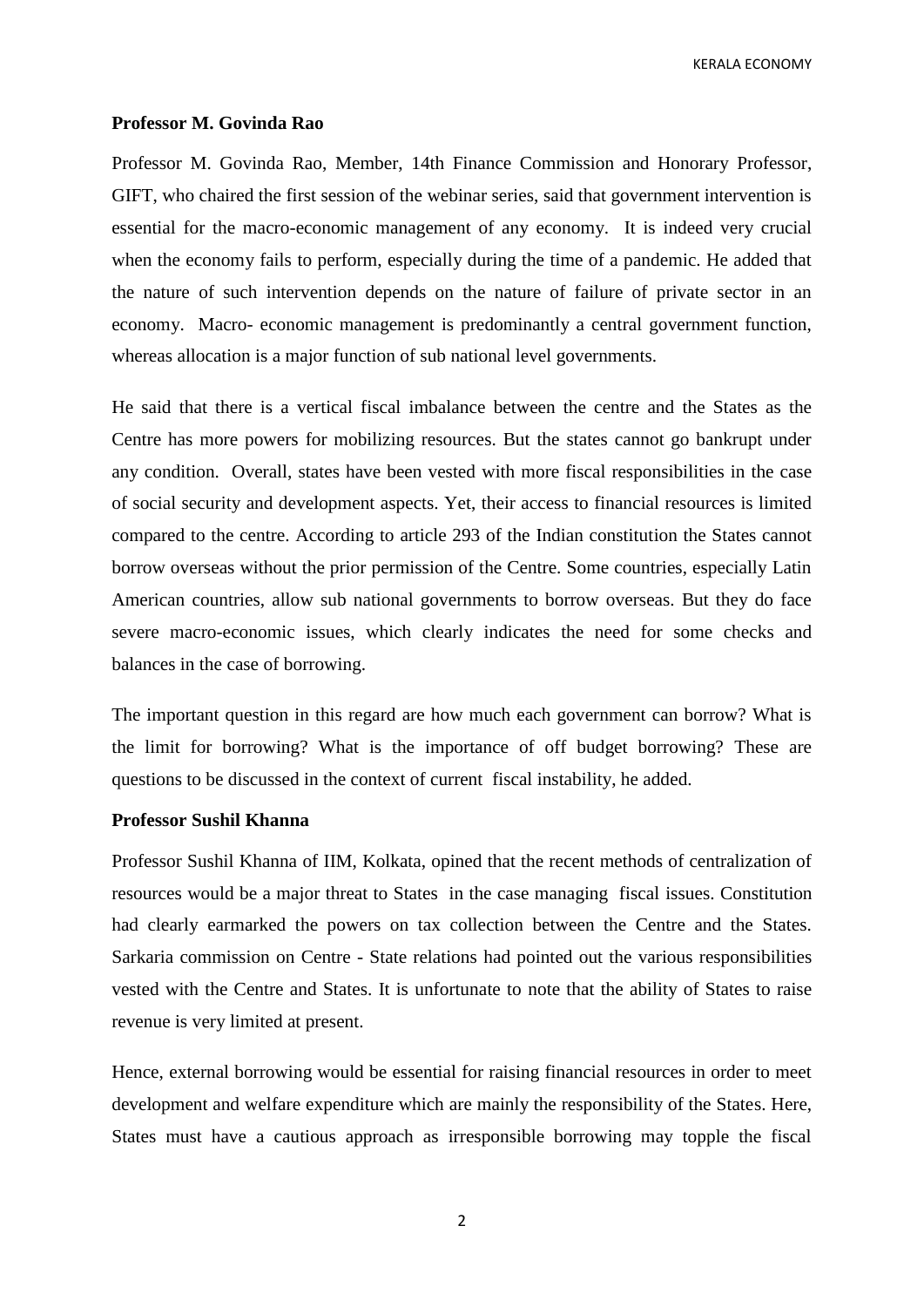management. It is notable that all direct tax revenue goes to the Centre's kitty, though there is a revenue sharing mechanism in the form of finance commission.

Here comes the importance of off budget borrowing. The first innovative move in this direction came from Gujarat followed by Andhra Pradesh. Kerala has also made very advanced move in the form of masala bonds and KIIFB has shown an innovative method of debt re-payment mechanism mainly based on future tax collection. " Another important issue is that we undermine planning. We must hedge our risks with proper financial planning," he said.

Criticising the recent acts of  $C \& A$ G on the auditing of KIIFB, he emphasized the importance of neutral regulators in peculiar economic situations like COVID pandemic.

## **Professor Sebastian Morris**

Professor Sebastian Morris, IIM, Ahmedabad said that the uncovered interest parity condition does not hold for India and for other developing countries, resulting in bias against them. The kind of bias is generally termed as 'country risk'. Due to this bias, capital flows out of developing countries during times of crisis. He opined that financial flow does not ensure equilibrium in capital market due to this bias and The MNCs are able to buy out projects.

FDI inflow towards India is much larger when compared to China and East Asian countries and India's FDI intensity is also higher. However, this lower cost capital may not be needed. There is tremendous opportunity ahead for India and one of the major reasons behind this is the higher rate of savings within the country. The savings is ready to be buoyant when the economy returns to the growth path. Further, the FDI tends displace domestic players. However, the established Indian businesses could make use of the capital market bias borrow from the foreign market.

"We expose to high risk if we borrow for longer period if you don't have dollar in your kitty. Rate of capital formation in India has not increased substantially due to the growth in capital inflow" Professor Morris cited. The rate of capital formation in India is not substantially furthered by the gross capital inflows. There is displacement of domestic businesses, something that is anti-nationalistic. In the case of India's FDI inflows, it is mostly poured into brownfield projects that does not create any expansion in production capacity or generate employment. Further, borrowings in foreign currency cannot be treated as a great idea for development initiatives unless there is a clear-cut plan to avoid exchange rate instabilities. He

3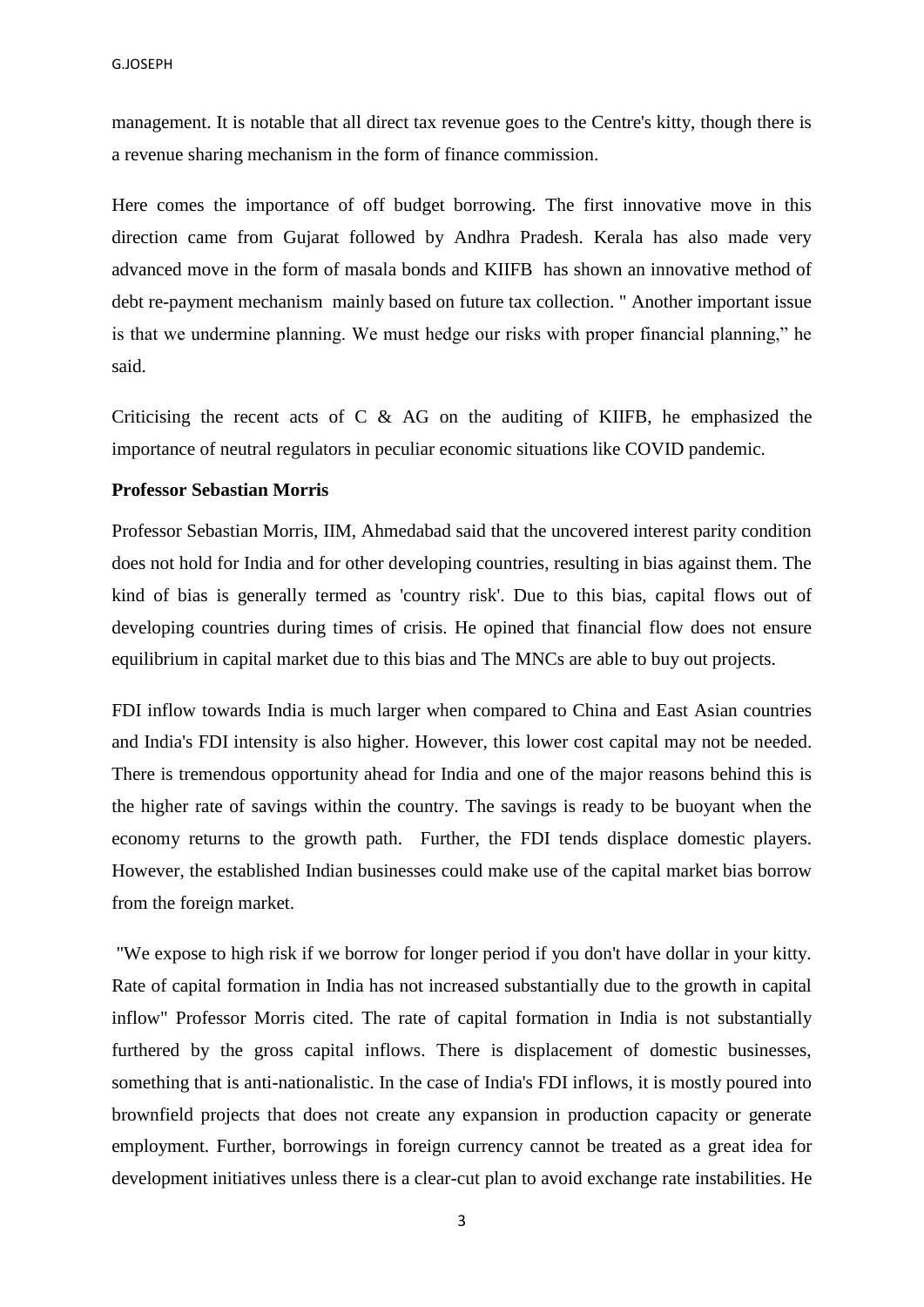concluded by saying that for a sub-national entity, instruments like masala bonds are better tools to borrow from foreign markets as the exchange rate risk is on the buyer.

## **Professor Pulin Nayak**

Professor Pulin Nayak, Former director, Delhi School of Economics, said that political diversity would not be a reality without economic power. In this regard three fold division of resources - Central, State and Local self-governments - is a crucial factor. Unfortunately, in India the process of centralization of financial resources become more obvious recently.

State sales tax was a reasonable means for funding at the sub national level. When the country accepted the 'One nation, one market' slogan, States were deprived of economic power which was hitherto enjoyed. Success of single tax system mainly depends on the political maturity of both the Centre and the States. The Centre should have the wisdom to see the totality and diversity of the country. Unfortunately, it is not evident in recent times.

In the case of Centre - State relations, three factors are utmost important; allocation, distribution and stabilization. India is on the lower ebb in the case of distribution of resources. He said that there is nothing wrong in 'one nation, many markets' concept.

Stabilisatation is predominantly wrested with the centre as this affects States in different ways. He also said that public expenditure in health sector in India is 1.2 per cent of GDP, which is one of the lowest across the globe. China has 2.9 per cent and most western European nations spend 8 - 10 per cent of GDP in healthcare segment. States should spend substantially in education and health segments. Going with insurance route in health care will be disastrous for a country like India, he added.

## **Professor C. P Chandrashekhar**

Professor C. P Chandrashekhar of Jawaharlal Nehru University, said that there are opinions that state governments have larger part of responsibility in terms of expenditure and development. Despite the efforts of constitution - makers and some Finance Commissions, there is tendency towards centralization of resources using several means like utilization of cess etc, depriving the States from resources. India had actually moved to a regime that reduced the possibility of raising the tax - GDP ratio. India shifted the focus to fiscal responsibility, budget management etc, leaving out the discussion on how much States can mobilize from the market. Neo - liberalism appealing States' access to the global finance market, adopted to undermine the ability of states to mobilize tax. On the other hand, the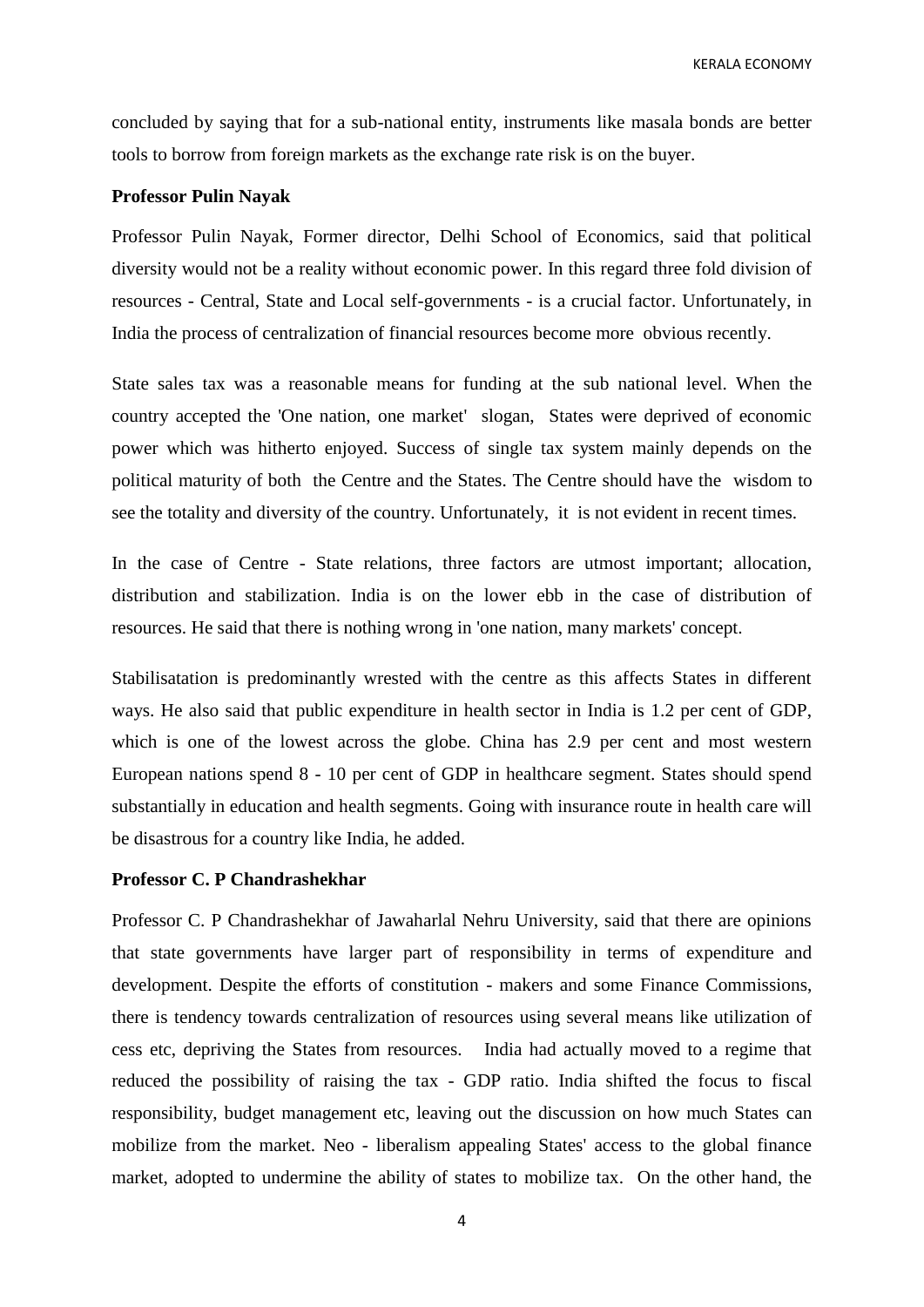private sector is freely allowed to access these markets. Only the State governments should not have that access.

COVID is a classic case of crisis which is not because of the irresponsibility of the State. During this time, the centre should stick on to the promise on GST compensation. The collapse in the case of GST revenue is a national issue. The government says that COVID is an act of God and we are not liable to compensate for the act of God. The Centre said that they would not take the responsibility on that count. Here the States must give larger flexibility. It is not fair on the side of the government to undermine the flexibility of the State in the case of access to the global markets.

The States are trapped in a tight fiscal situation and the Centre should compensate for the shortfall. The Centre is not only merely accelerating neo liberalism / centralization of resources, but giving up its basic responsibilities even in the time of crisis. "Here we need a new discourse about the flexibility of the States in the months and years to come. We should re-visit the system of GST and the States should be given more flexibility", Professor Chandrashekhar said.

## **Professor D. Narayana**

Professor D. Narayana, Former director, GIFT, in his discussion stressed the need of an independent body for settling the disputes between the Centre and States. Absence of such a body is a major issue, confronting the States to raise their problems on inancing. The idea of an inter-state fiscal council was mooted earlier, but did not take off. He said that instead of helping the States to raise resources, the Centre is putting more restrictions that hinder development initiatives. Most of the States in India opt responsible borrowing and their fiscal management is satisfactory. Fiscal deficit of states does not exceed 3 per cent of GDP in most cases.

The serious problem confronting the States is financing development. Finance Commissions do not take into account the sky rocketing of capital expenditure by the States. In such a fiscal circumstance bulk of the indirect tax collection had been given to the Centre. He argued that States should be allowed to tap the financial markets and the Centre should facilitate this. It is unfortunate to see the hostile approach of constitutional bodies towards masala bonds issued by KIIFB, he said.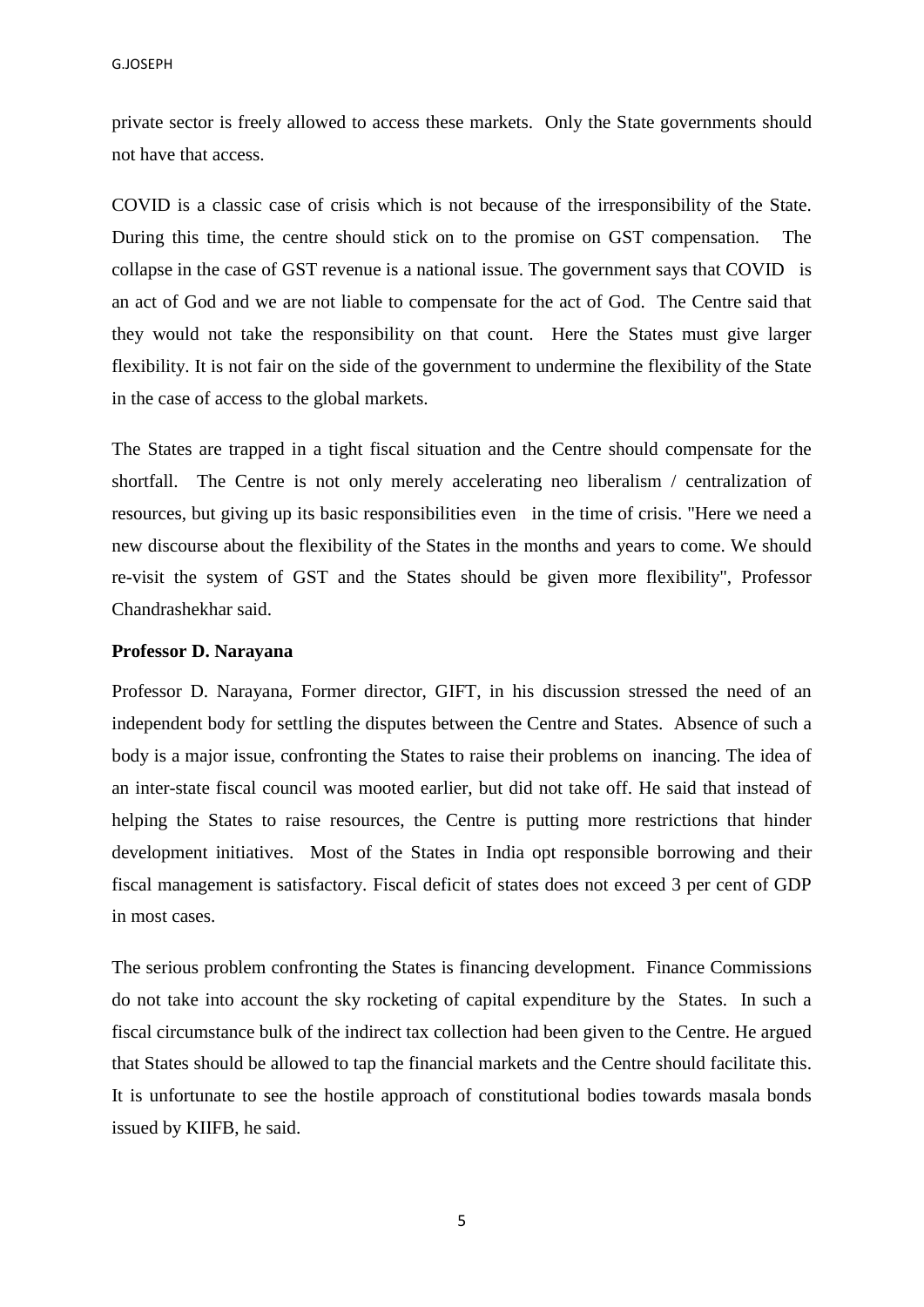#### **Professor Prabhath Patnaik**

Chairing the second edition of the webinar series, Professor Prabhath Patnaik, Emeritus professor, JNU and Honorary Professor, GIFT said that enactment of GST was a critical turning point in India's fiscal federalism. GST meant a complete handing over of rights that the constitution had given to the States. It is unfortunate that the Centre unilaterally imposes its decisions when it comes to sharing of resources as it happens in cases like terms of reference of Finance Commissions. States have no say in such discourses and there has been enormous centralization of power, especially in the case of financial relations.

Raising some serious issues on Centre - State financial relations, he added that there should be extensive discussions on the scope of the avenues available for the States to raise revenue. Scope of raising revenue is the touch point, as a serious financial crunch jeopardizes the fiscal stability of the States in India.

## **Professor Jayati Ghosh**

"We are no longer a federal country. While there is strong centralization of fiscal resources, most obligations remain with the states. So, this is a kind of unbalanced federalism", said Prof Jayati Ghosh, JNU. She argued that the state governments should have the courage to say that we no longer agree with the GST regime. They have to say that we won't be in a position to simply continue with GST. Federalism cannot be one way. It has to be on both ways. It is not federalism when the States simply accept what the Centre says. Even during the pandemic and that too in the middle of a recession, India does not have a compensatory mechanism. The Central government should promote a demand stimulus in order to bail out the economy. According to the C  $\&$  AG data the Centre's overall expenditure during April -October period of the current year had increased to Rs 6549 crore, up by only 0.4 per cent increase, compared to the same period last year. The centre has disbursed Rs 1968 crore to states, up 1.9 per cent increase during the period even while expenditure shot up many fold. She said that the less you spend the less economic activity will be there. This is an urgent need for change, she added.

## **Professor Partha Mukhopadhyay**

Professor Partha Mukhopadhyay, CPR, New Delhi opined that the major issue is: that what States can actually do to tide over the current crisis. The States are constrained because the main sources of revenue are controlled by the Centre while the States have the responsibility to revive the economy.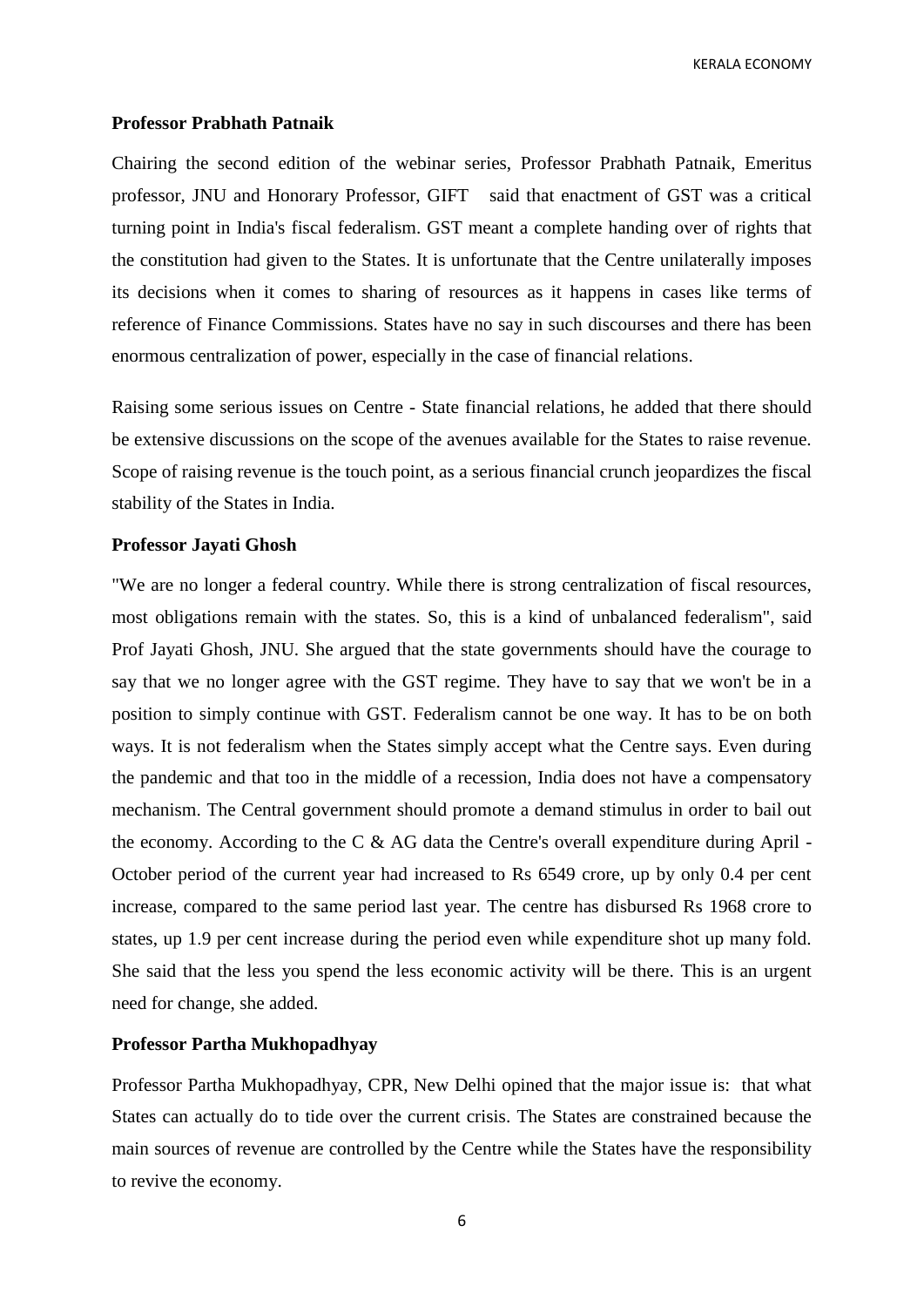In a context of severe restrictions on borrowing expenditure, rationalization appears to be a relevant strategy. The state government could also consider raising the use of fees especially from those who could afford to pay. Property transaction tax is an essential component to be tapped as there is enormous amount of evasion and avoidance in this regard. Recommendations of 15th Finance Commission and the quantum of grants are expected by next February. He said that significant action should be there in the coming budgets of the states. They have to ensure that they don't get overboard in the case of taxes. Both the Centre and the States are using fuel taxes as a means to compensate the revenue losses otherwise.

## **Professor K. Gayithri**

Professor Gayithri of ISEC, Bangalore focused on the importance of streamlining of expenditure, especially after the pandemic period is over. She said that overall revenue spending had doubled in almost every year and this points out to the importance of managing expenditure. This argument is not undermining the importance of mobilizing resources. Yet there is serious inefficiency associated with expenditure, especially on capital expenses. This gains more importance when resources are mobilized through borrowing. There should be control over expenditure. There should be some mechanism that ensures the borrowed funds are strictly invested in capital expenditure. Optimizing the use of existing infrastructure also gets prime importance, she said.

She added that revenue expenditure is galloping and spending is going on a reckless manner in recent times. On the revenue mobilization aspect, no tax component is also vital. Non tax revenue sources should be reviewed periodically and fee-based revenue should be encouraged. She concluded that more attention should be given on expenditure side when revenue generation is rather difficult.

## **Professor A. Damodaran**

Professor A Damodaran, IIM Bangalore said that there is a shift in the global capital market in the light of COVID pandemic and fundamental liquidity shortage. Because of low yield in various financial instruments like bonds, this is not good time to tap the international markets, especially trying to mobilize on dollar-based instruments.

Here a question arises, whether FDI or borrowing? He said that borrowing is a much better option than FDI as FDI affects the local markets in various ways. While institutional barriers are a serious issue in the case of overseas borrowing, instruments like climate bonds will be a

7